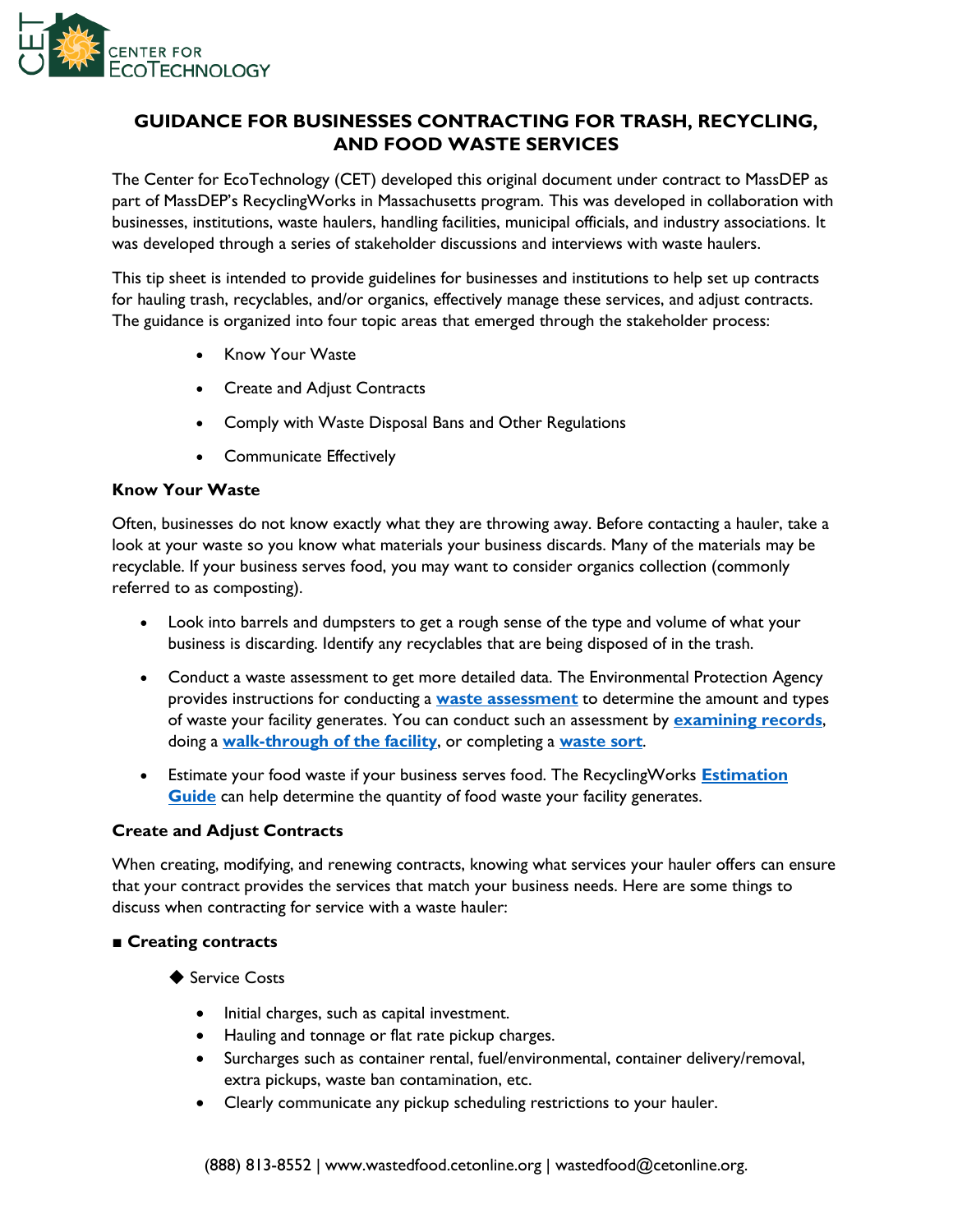- Evaluate cost differential between scheduled and on-call services.
- ◆ Container Sizes and Types
	- Hauler may provide compactors, dumpsters, or carts.
	- "Right size" your collection containers and collection frequency to optimize diversion and service efficiency. Check containers just before they are emptied to assess capacity needs.
	- Clarify who is responsible for cleaning and maintaining collection containers.
- ◆ Handling Contamination and Rejected Loads
	- If your business does not separate materials into the correct containers, this can cause contamination issues. For instance, if plastic bags are mixed in with food scraps in an organics bin.
	- Ask how the hauler will notify your business if there are contamination issues and when will they reject a load due to contamination.
	- What are the charges and procedure for a rejected load?
	- Make sure the hauler knows the best contact at your business to reach out to if there are contamination issues.
- ◆ Hauler Reporting
	- Reports provide you with data on the volume or weight of materials that your hauler collects.
	- Ask how frequently you will receive reports and what information they will contain.
	- Reports may include recommendations for improving your program. More detailed reporting can help you improve program efficiency.
- ◆ Invoicing
	- Look at each line item to understand what you are paying for.
	- If you do not understand any of the charges, ask your hauler about them.
	- Request unbundled pricing or, if pricing is bundled, request a breakdown in order to compare economic incentives for diversion.
- ◆ Contract Terms
	- Contracts are typically for a three-year term, but you should discuss options with your hauler.
	- Many contracts automatically renew, so be aware of your renewal date.

#### ■ **Making adjustments to existing contracts:**

- ◆ Service level changes can occur mid-contract as business needs change.
- ◆ Adjustments can include diverting new materials, changing sizes of containers, and changing pickup schedules.

◆ Know what services your hauler can provide and how you can make changes during the contract term.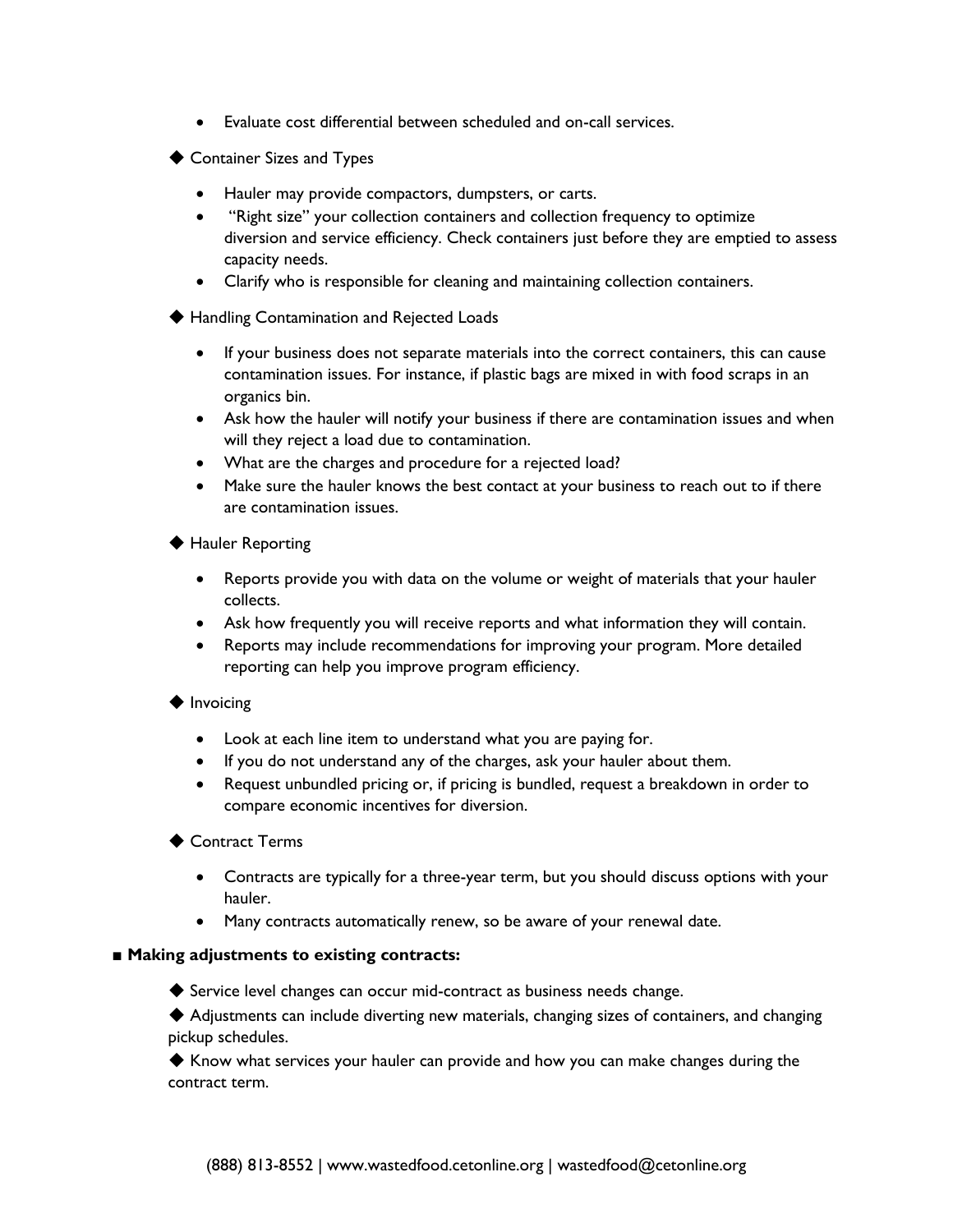### **■ Sub-contracting:**

 $\blacklozenge$  If you request a service that your hauler doesn't provide, the hauler may choose to subcontract for that service, or they may ask you to seek alternate options on your own. This is particularly relevant for materials such as organics, electronics, or hazardous waste.

- The advantage to sub-contracting is you only have one waste hauling contract to manage. However, it is important to ensure that your hauler communicates effectively with the subcontractor on any service concerns.
- Working with a subcontractor through your primary hauler may cost less than working directly with the subcontractor, if your hauler has a bulk rate for their services.
- In other cases subcontracting may come at a cost premium, but it provides ease for you as the customer compared with managing two separate contracts.

◆ If a service is subcontracted, communication will likely be between you and the primary hauler, rather than directly with the subcontractor. See communication section below for expectations.

## **Comply with Waste Disposal Bans and Other Regulations**

Your business, your waste hauler, and disposal sites are all responsible for properly handling waste according to local, state, and federal regulations. This includes national, third-party subcontractors and/or waste brokers you may work with. Many businesses are not aware that their states may have banned a number of materials from disposal. For instance, Massachusetts bans easy-to-recycle materials (like cardboard) and toxic materials (like lead acid batteries) from disposal. In addition, your municipality may have additional bylaws/ordinances or regulations requiring businesses to recycle.

It is important to be aware of the waste bans and regulations, and to properly separate materials to comply with these bans.

#### **■ Waste ban materials vary by state but may include:**

- Recyclable Paper and Cardboard
- Glass/Aluminum/Metal/Plastic Containers
- Leaves and Yard Waste
- Food Waste

#### ■ **Additional resources for information on regulations and ordinances:**

- **[Materials Guidance](https://recyclingworksma.com/how-to/materials-guidance/)** for specific information on recyclables.
- Check with your City/Town Public Works Department or Board of Health regarding local requirements.

#### **Communicate Effectively**

Just having a recycling program in place does not ensure people will participate. Ask your waste hauler how they plan to handle your trash, recycling, and organics. Understanding where materials go and how they are processed has been proven to help increase participation in programs to separate recyclables and food scraps, and decrease contamination.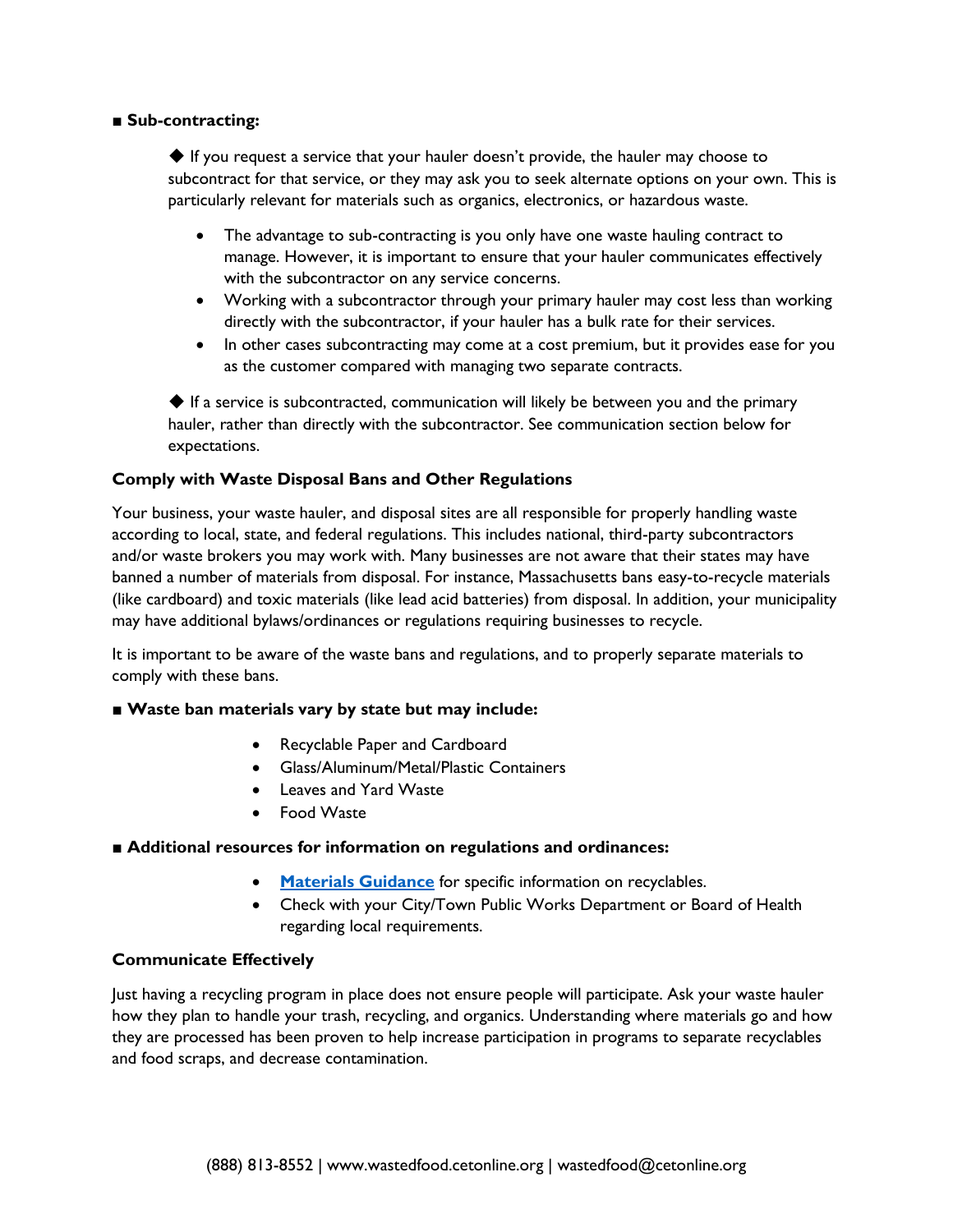Regular communication with a waste hauler leads to more effective waste management services and higher diversion rates of recyclable and organic materials. Discuss hauling options and waste materials when requesting service, continually manage and evaluate the program, and revisit contract agreements when necessary.

Problems in a waste management program can be identified by staff, drivers, and/or management teams. Therefore, building a relationship and ensuring regular communication between your business and your hauler is a key to working together effectively. When expectations and service needs are agreed upon, the trash, recycling, and organics can be handled properly and efficiently.

The following strategies can help support effective communication:

#### **■ Signage, containers, and training**

- ◆ Request signs to label trash, recycling, and organics collection containers that reflect the specific needs and waste materials at your facility.
- ◆ Clearly designate containers by shape, color, and lid opening configuration to optimize diversion.
- ◆ Regular training for staff is key to an effective program.

#### ■ **Regular reporting on tonnage and service levels**

◆ Ask your hauler how and when reporting will occur and what information they will report to you.

◆ If dumpster or cart weights are estimated rather than measured, these estimates should be checked periodically as your waste stream may change over time.

◆ You and your hauler should jointly monitor and communicate about fullness of dumpsters, compactors, and carts, and make service adjustments if necessary.

#### **■ Feedback on contamination**

◆ Ask your hauler to routinely inspect containers to identify contamination and provide feedback quickly.

◆ Make sure your hauler knows the best contact at your business to receive and respond to feedback on contamination and service levels. Contamination is best clarified with photos.

#### **■ Reduce contamination**

- ◆ Consider locking container doors to limit unauthorized access.
- ◆ Regularly check for contamination and re-train staff.
- ◆ Respond to feedback quickly to prevent rejected loads.

#### **■ Consider resource management (RM) contracting**

◆ RM Contracting is a performance based contracting approach designed to reduce waste and increase diversion through dedicated customer service, detailed reporting, and program analysis.